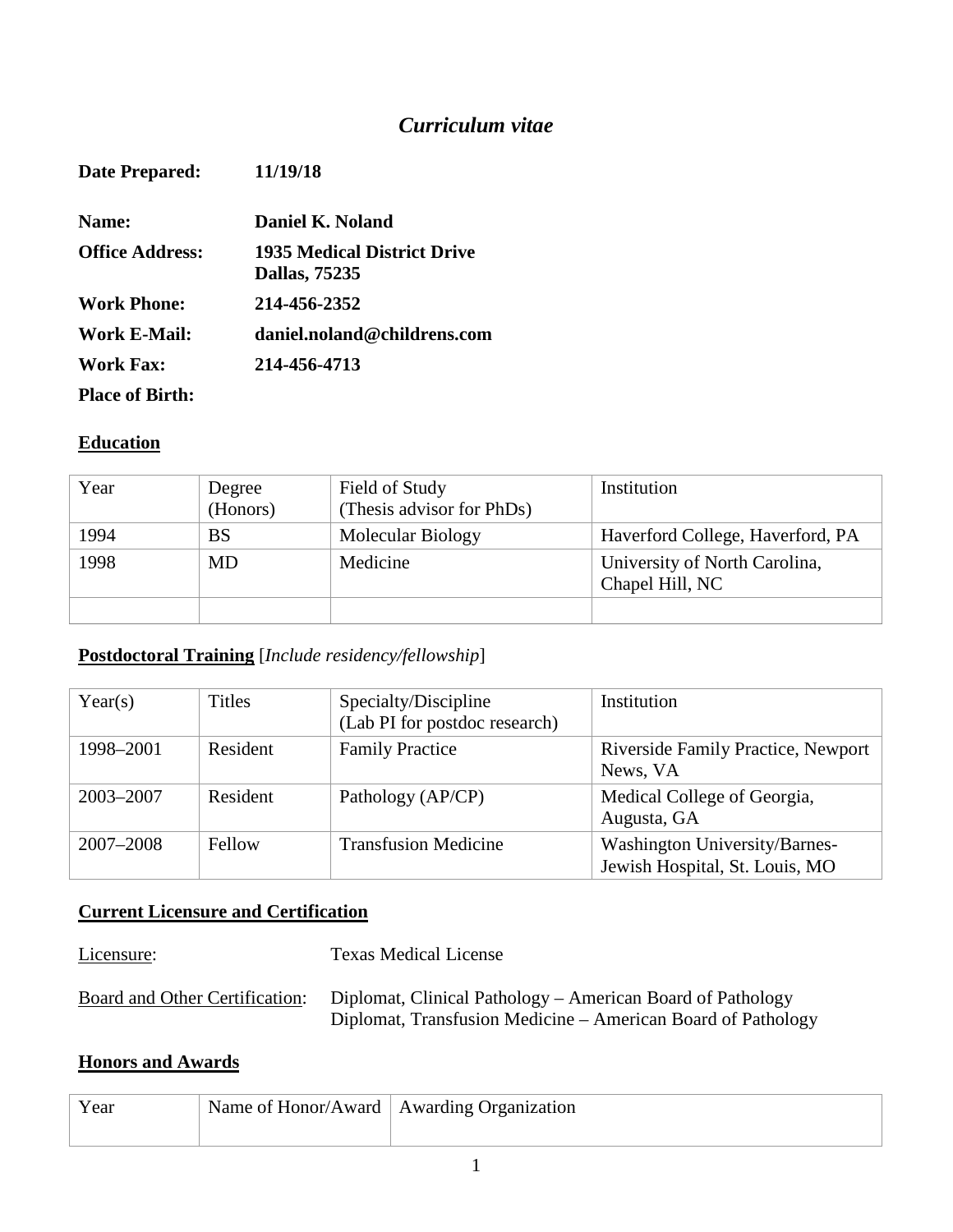### **Faculty Academic Appointments**

| Year(s)      | Academic Title             | Department | Academic Institution                          |
|--------------|----------------------------|------------|-----------------------------------------------|
| 2008–Present | <b>Assistant Professor</b> | Pathology  | UT Southwestern Medical Center,<br>Dallas, TX |
|              |                            |            |                                               |
|              |                            |            |                                               |

#### **Appointments at Hospitals/Affiliated Institutions**

| Past         |                       |                     |                            |
|--------------|-----------------------|---------------------|----------------------------|
| Year(s)      | <b>Position Title</b> | Department/Division | Institution                |
|              |                       |                     |                            |
|              |                       |                     |                            |
| Current      |                       |                     |                            |
| Year(s)      | <b>Position Title</b> | Department/Division | Institution                |
| 2008–Present | Pathologist           | Pathology           | UT Southwestern Medical    |
|              |                       |                     | Center, Dallas, TX         |
| 2008–Present | Pathologist           | Pathology           | Children's Medical Center, |
|              |                       |                     | Dallas, TX                 |

### **Other Professional Positions** *[Industry, foundation, private practice]*

| Year(s) | <b>Position Title</b> | Institution |
|---------|-----------------------|-------------|
|         |                       |             |
|         |                       |             |

### **Major Administrative/Leadership Positions** *[Do not include Professional Society positions]*

| Year(s)      | Position Title                              | Institution                           |
|--------------|---------------------------------------------|---------------------------------------|
| 2008–2010    | <b>Laboratory Medical Director</b>          | Children's Medical Center, Plano, TX  |
| 2009–Present | <b>Transfusion Service Medical Director</b> | Children's Medical Center, Dallas, TX |
|              |                                             |                                       |
|              |                                             |                                       |

**Committee Service (***Member, unless noted otherwise) [Do not include Professional Society positions]*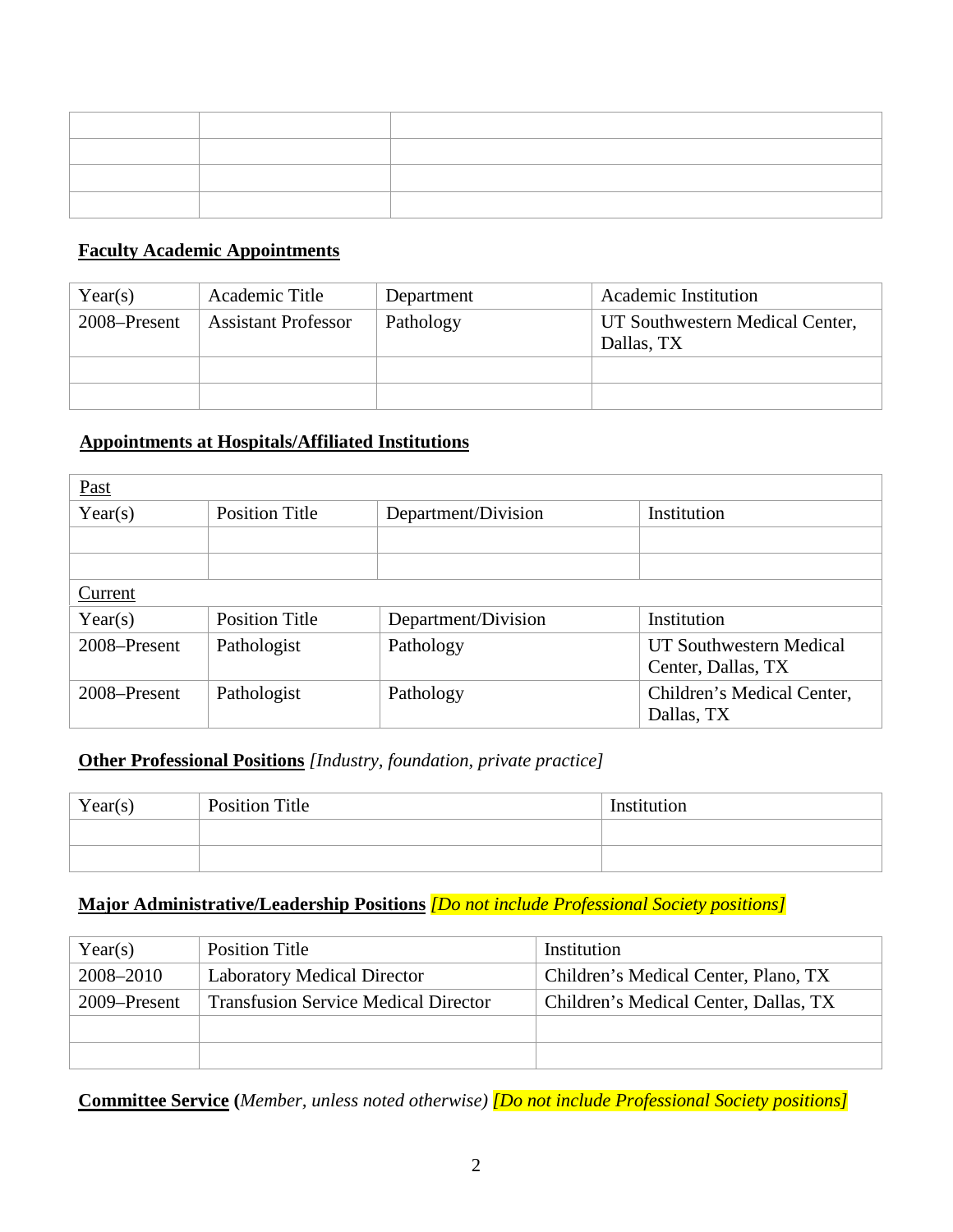| Year(s)                | Name of Committee                 | Institution/Organization                 |
|------------------------|-----------------------------------|------------------------------------------|
| <b>UTSW</b>            |                                   |                                          |
|                        |                                   |                                          |
|                        |                                   |                                          |
| <b>Hospital</b>        |                                   |                                          |
|                        |                                   |                                          |
| 2008-Present           | <b>TTUC</b>                       | Children's Medical Center, Dallas,<br>TX |
| 2008-Present           | Trauma PI                         | Children's Medical Center, Dallas,<br>TX |
| 2010-2014              | <b>Quality and Patient Safety</b> | Children's Medical Center, Dallas,<br>TX |
|                        |                                   |                                          |
| State/Regional         |                                   |                                          |
|                        |                                   |                                          |
|                        |                                   |                                          |
| National/International |                                   |                                          |
|                        |                                   |                                          |
|                        |                                   |                                          |

## **Professional Societies** *[List all society committees, leadership, and course leadership roles here*]

| Dates         | Society Name, member                                             |
|---------------|------------------------------------------------------------------|
|               | <b>College of American Pathologists (CAP), member</b>            |
|               | <b>American Society for Apheresis (ASFA), member</b>             |
|               | <b>American Association of Blood Banks (AABB), member</b>        |
|               | Committees                                                       |
| $2012 - 2018$ | <b>CAP</b> - Transfusion Medicine Resource Committee             |
| 2016-Present  | <b>American Society for Apheresis (ASFA) Education Committee</b> |
| 2019          | <b>CAP-Continuous Compliance Committee</b>                       |

## **Grant Review Activities**

| Year(s) | Name of Review Committee | Organization |
|---------|--------------------------|--------------|
|         |                          |              |
|         |                          |              |

# **Editorial Activities**

| $V_{\alpha\alpha r}$                     | lourna |
|------------------------------------------|--------|
| r car                                    | Name   |
| Edi<br>$\mu$ tor/Associ $\ell$<br>Editor |        |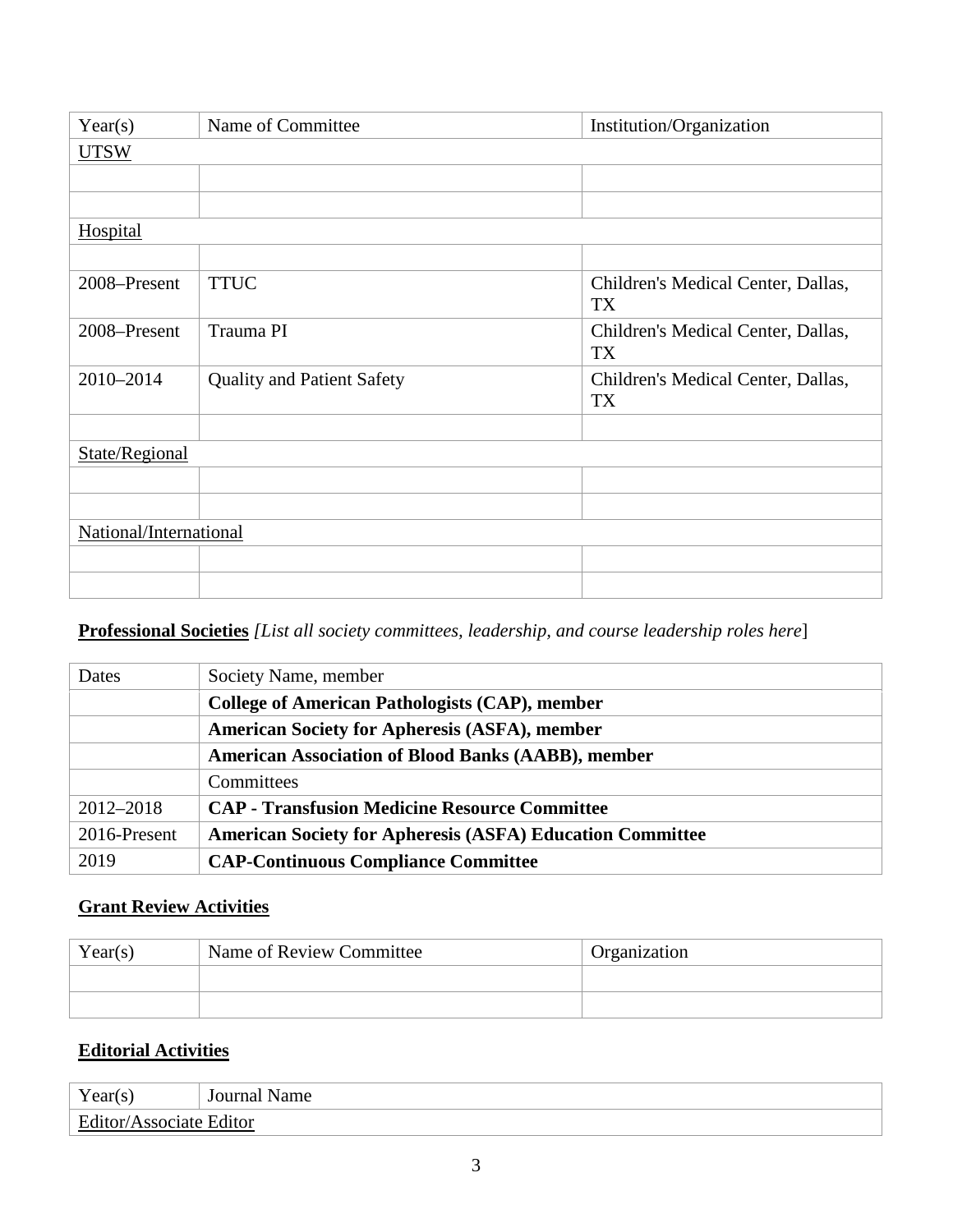| <b>Editorial Board</b> |  |
|------------------------|--|
|                        |  |
|                        |  |
|                        |  |
|                        |  |
|                        |  |
| Ad Hoc Reviewer        |  |
|                        |  |
|                        |  |
|                        |  |
|                        |  |
|                        |  |

# **Invited Lectures** [*Since last promotion/appointment*]

| Year(s)        | Title                                                                  | Location                                 |
|----------------|------------------------------------------------------------------------|------------------------------------------|
| International  |                                                                        |                                          |
| 2014           | ASFA & WAA Joint Meeting Educational<br>Session IV: Pediatric Showcase | San Francisco, CA                        |
|                |                                                                        |                                          |
| National       |                                                                        |                                          |
| 2015           | <b>ASFA Annual Meeting Breakfast With The</b><br><b>Experts</b>        | San Antonio, TX                          |
|                |                                                                        |                                          |
| Regional/Local |                                                                        |                                          |
| 2017           | <b>Rheumatology Grand Rounds</b>                                       | Dallas, TX                               |
| 2013           | "Neonatal Thrombocytopenia" SCABB annual<br>meeting                    | Baton Rouge, LA                          |
| 2010           | <b>Annual Transfusion Medicine Conference</b>                          | Dallas, TX                               |
| 2009           | Current Trends in Pediatric Transfusion                                | Plano, TX                                |
| 2009           | <b>Grand Rounds</b>                                                    | Children's Medical Center, Dallas,<br>TX |

# **Technological and Other Scientific Innovations**

# Innovation

Patent, if any, pending or awarded /If described in print/on web, provide citation

# **Service to the Community**

| Year(s) | Role                                                                            | <b>Organization or institution</b> |
|---------|---------------------------------------------------------------------------------|------------------------------------|
|         | May include a brief, one-sentence description of each role if needed (optional) |                                    |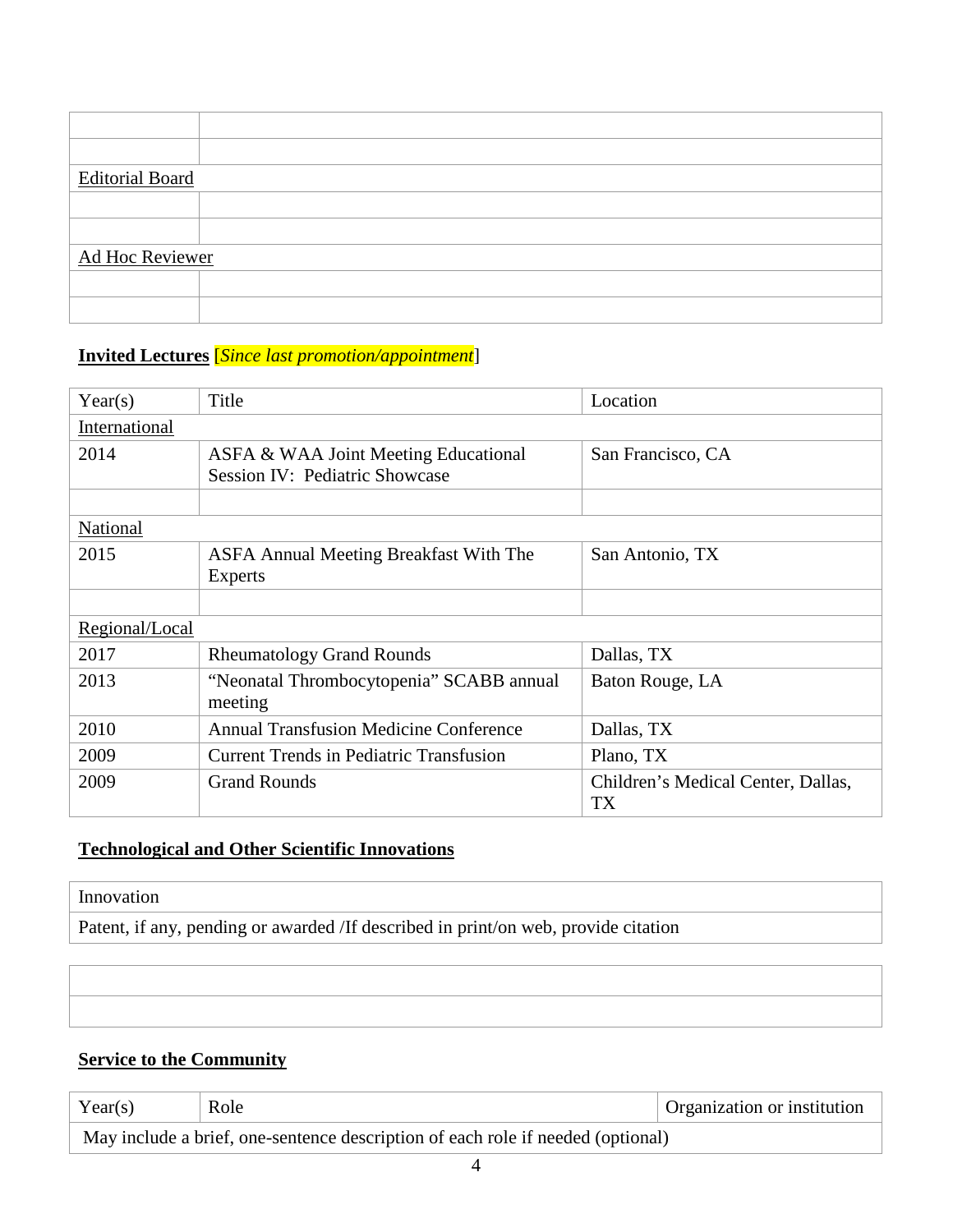### **Bibliography**

**Peer-Reviewed Publications** *(List in chronological order with complete pagination. Authors should be listed in the same order as they appear in the published article. Do not include abstracts or submitted works.)*

### Original Research Articles

| 1. | <b>Noland D</b> and Eby S. "Pediatric Transfusion Medicine" Perspectives in Pediatric Pathology.                   |
|----|--------------------------------------------------------------------------------------------------------------------|
|    | 2011;28:71-79                                                                                                      |
| 2. | Desena A, Noland D, et al. "Intravenous Methylprednisolone Versus Therapeutic Plasma                               |
|    | Exchange for Treatment of Anti-N-Methyl-D-Aspartate Receptor Antibody Encephalitis: a                              |
|    | Retrospective Review" Journal of Clinical Apheresis. 2015; 30(4):212-16                                            |
| 3. | Noland D and Greenberg B. "Safety and efficacy of plasma exchange in pediatric transverse                          |
|    | myelitis. Neurology Clinical Practice. 2018; 8(4):1-4. DOI:                                                        |
|    | https://doi.org/10.1212/CPJ.0000000000000480                                                                       |
| 4. | Massive transfusion in pediatric trauma: An ATOMAC perspective.                                                    |
|    | Noland DK, Apelt N, Greenwell C, Tweed J, Notrica DM, Garcia NM, Todd Maxson R, Eubanks                            |
|    | JW 3rd, Alder AC.                                                                                                  |
|    | J Pediatr Surg. 2018 Oct 5. pii: S0022-3468(18)30658-4. doi: 10.1016/j.jpedsurg.2018.10.040. [Epub ahead of print] |
|    | PMID:30389149                                                                                                      |
| 5. |                                                                                                                    |
| 6. |                                                                                                                    |

#### Reviews, Chapters, Monographs and Editorials

|          | <b>Daniel K. Noland</b> "Chapter 17 Pediatric Transfusion Medicine" in Pediatric Laboratory |  |
|----------|---------------------------------------------------------------------------------------------|--|
|          | Medicine. 2017, McGraw Hill Education (New York)                                            |  |
| <u>.</u> |                                                                                             |  |
|          |                                                                                             |  |

### Books/Textbooks

### Case Reports

| <b>Noland D</b> , Zaloga W, and Cook L. "Unusual Presentation of Anti-P1 Antibody in a Pediatric |
|--------------------------------------------------------------------------------------------------|
| Patient" ASCP Checksample 4/2007                                                                 |
|                                                                                                  |
|                                                                                                  |
|                                                                                                  |